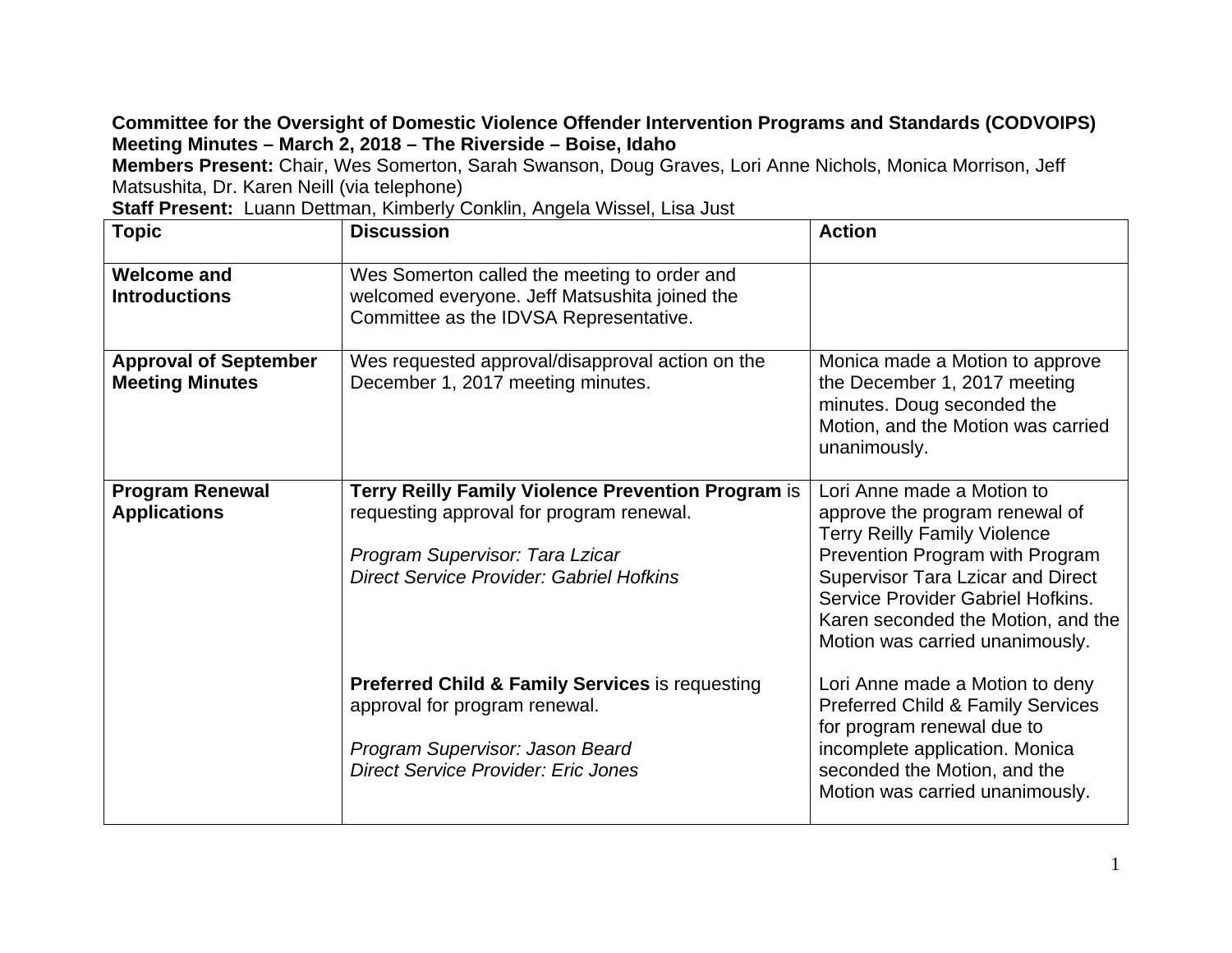|                                              | <b>Phoenix House</b> is requesting approval for program<br>renewal.<br>Program Supervisor: Loren Caudle                                              | Sarah made a Motion to approve<br>the program renewal of Phoenix<br>House with Program Supervisor<br>Loren Caudle. Doug seconded the<br>Motion, and the Motion was carried<br>unanimously.                                                                                                                                                                                                                                                                                                                                                                                                                                                          |
|----------------------------------------------|------------------------------------------------------------------------------------------------------------------------------------------------------|-----------------------------------------------------------------------------------------------------------------------------------------------------------------------------------------------------------------------------------------------------------------------------------------------------------------------------------------------------------------------------------------------------------------------------------------------------------------------------------------------------------------------------------------------------------------------------------------------------------------------------------------------------|
| <b>New Direct Service</b><br><b>Provider</b> | <b>Abundant Wellness Center is requesting approval</b><br>for New Direct Service Providers - George Smiledge,<br>Michelle Polmanteer, Keryn Richards | Sarah made a Motion to approve<br><b>New Direct Service Provider</b><br>Michelle Polmanteer, under<br>Abundant Wellness Center. Doug<br>seconded the Motion, and the<br>Motion was carried unanimously.<br>Lori Anne made a Motion to<br>approve New Direct Service<br>Provider Keryn Richards, under<br>Abundant Wellness Center. Monica<br>seconded the Motion, and the<br>Motion was carried unanimously.<br>Monica made a Motion to deny New<br><b>Direct Service Provider George</b><br>Smiledge, under Abundant<br>Wellness Center due to incomplete<br>application. Sarah seconded the<br>Motion, and the Motion was carried<br>unanimously. |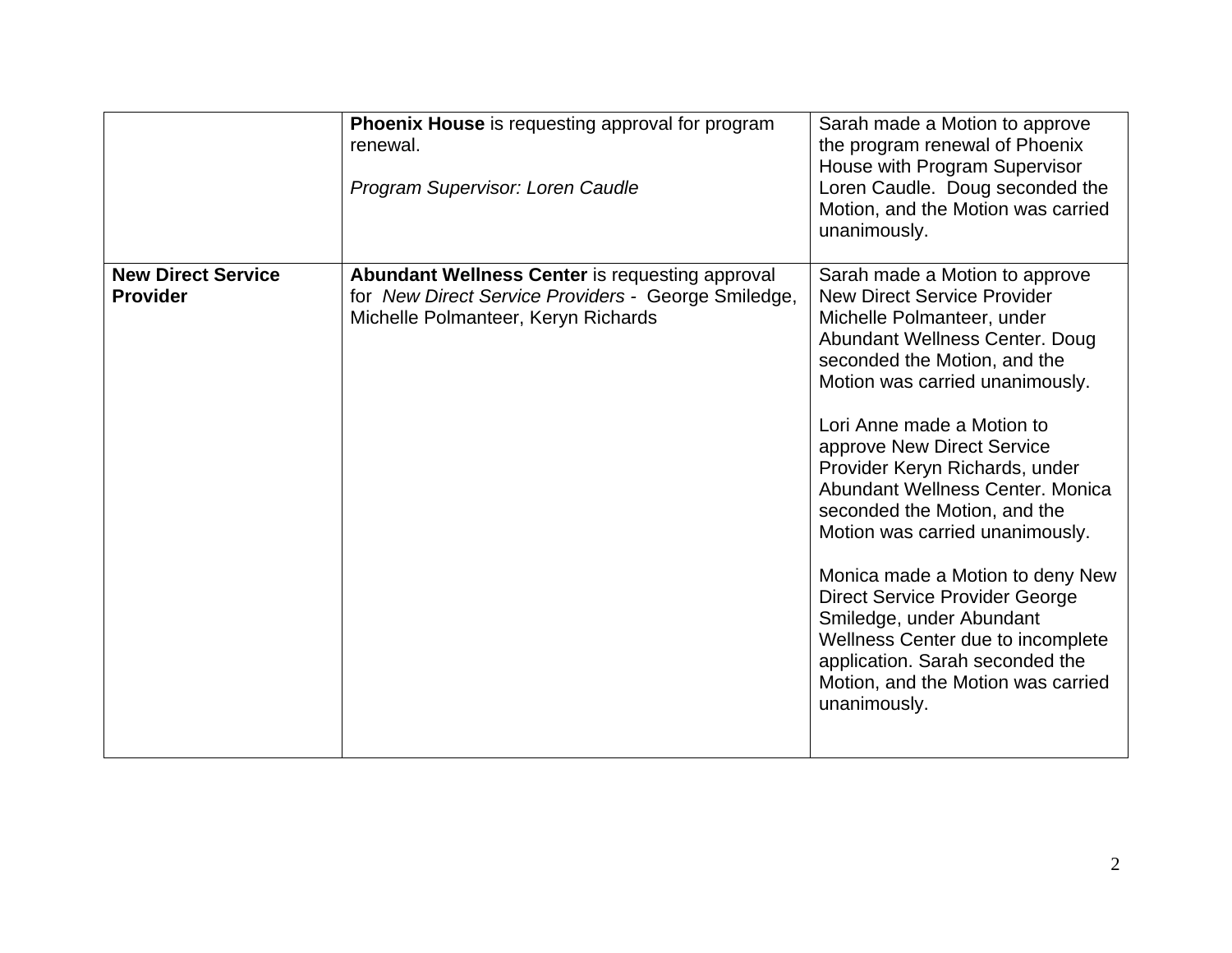| <b>New Program</b><br><b>Supervisor</b>                                     | <b>Redford Counseling &amp; Family Services is</b><br>requesting approval for New Program Supervisor-<br>Kenneth Taylor.                                                                                                                                                                                                | Karen made a Motion to approve<br>New Program Supervisor Kenneth<br>Taylor, Redford Counseling &<br>Family Services. Monica seconded<br>the Motion, and the Motion was<br>carried unanimously. |
|-----------------------------------------------------------------------------|-------------------------------------------------------------------------------------------------------------------------------------------------------------------------------------------------------------------------------------------------------------------------------------------------------------------------|------------------------------------------------------------------------------------------------------------------------------------------------------------------------------------------------|
| <b>New Trainee</b>                                                          | Abundant Wellness Center is requesting approval<br>for New Trainee - Jennifer Pike.                                                                                                                                                                                                                                     | Doug made a Motion to approve<br>Jennifer Pike as a New Trainee,<br>under Abundant Wellness Center.<br>Karen seconded the Motion, and the<br>Motion was carried unanimously.                   |
|                                                                             | A New Path is requesting approval for New Trainee -<br>Stephan Mitchley.                                                                                                                                                                                                                                                | Lori Anne made a Motion to<br>approve Stephan Mitchley as a New<br>Trainee, under A New Path. Jeff<br>seconded the Motion, and the<br>Motion was carried unanimously.                          |
| Program<br><b>Updates/Monitoring</b>                                        | There were no program updates/monitoring to report.                                                                                                                                                                                                                                                                     |                                                                                                                                                                                                |
|                                                                             | The Committee discussed a letter that was received<br>regarding an Offender Intervention Program.                                                                                                                                                                                                                       | No action will be taken at this time.                                                                                                                                                          |
| <b>Committee Discussion:</b><br>Program Survey, Program<br><b>Standards</b> | Kimberly sent out the program survey in January to<br>the approved Offender Intervention Treatment<br>Providers for the year January 1, 2017 - December<br>30, 2017. She reported that she has received most of<br>the completed surveys, and has reached out to the<br>programs that have not submitted their surveys. | Kimberly will compile the program<br>survey results and present them to<br>the Committee at the next<br>scheduled meeting.                                                                     |